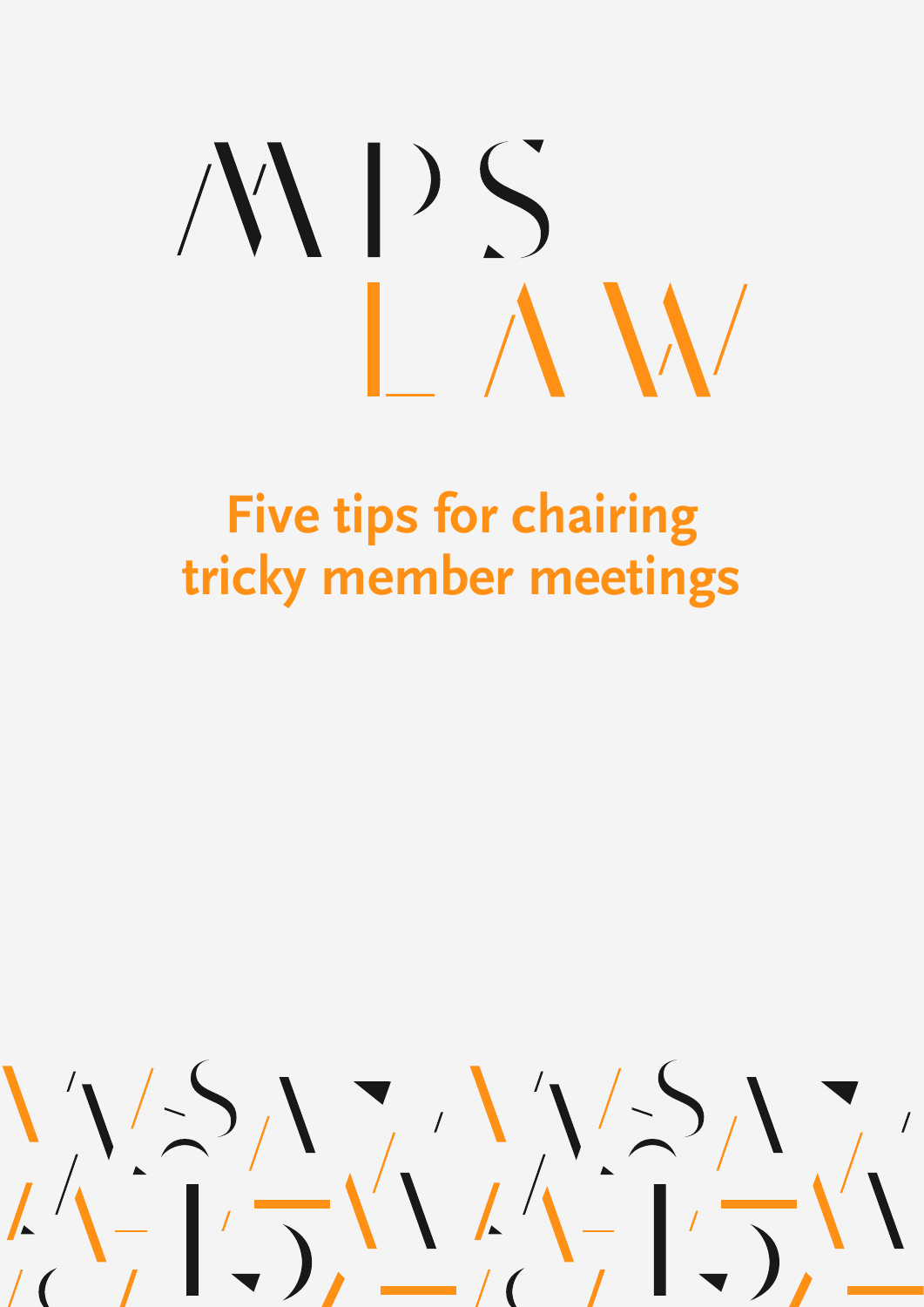#### **Contents**

| What decisions are made at member meetings?             |  |
|---------------------------------------------------------|--|
| What is the role of the Chairperson in member meetings? |  |
| <b>Tip one: Prepare</b>                                 |  |
| <b>Tip two: Get creative</b>                            |  |
| Tip three: Follow processes                             |  |
| Tip four: Use resolutions to keep on track              |  |
| Tip five: Review, learn and improve                     |  |
| <b>Checklist for tricky meetings</b>                    |  |

This document is intended as a guide only. This does not constitute legal advice. There may be additional and important considerations that should be taken into account in your specific circumstances. If you or your organisation has a legal issue, you should obtain professional advice from a legal practitioner.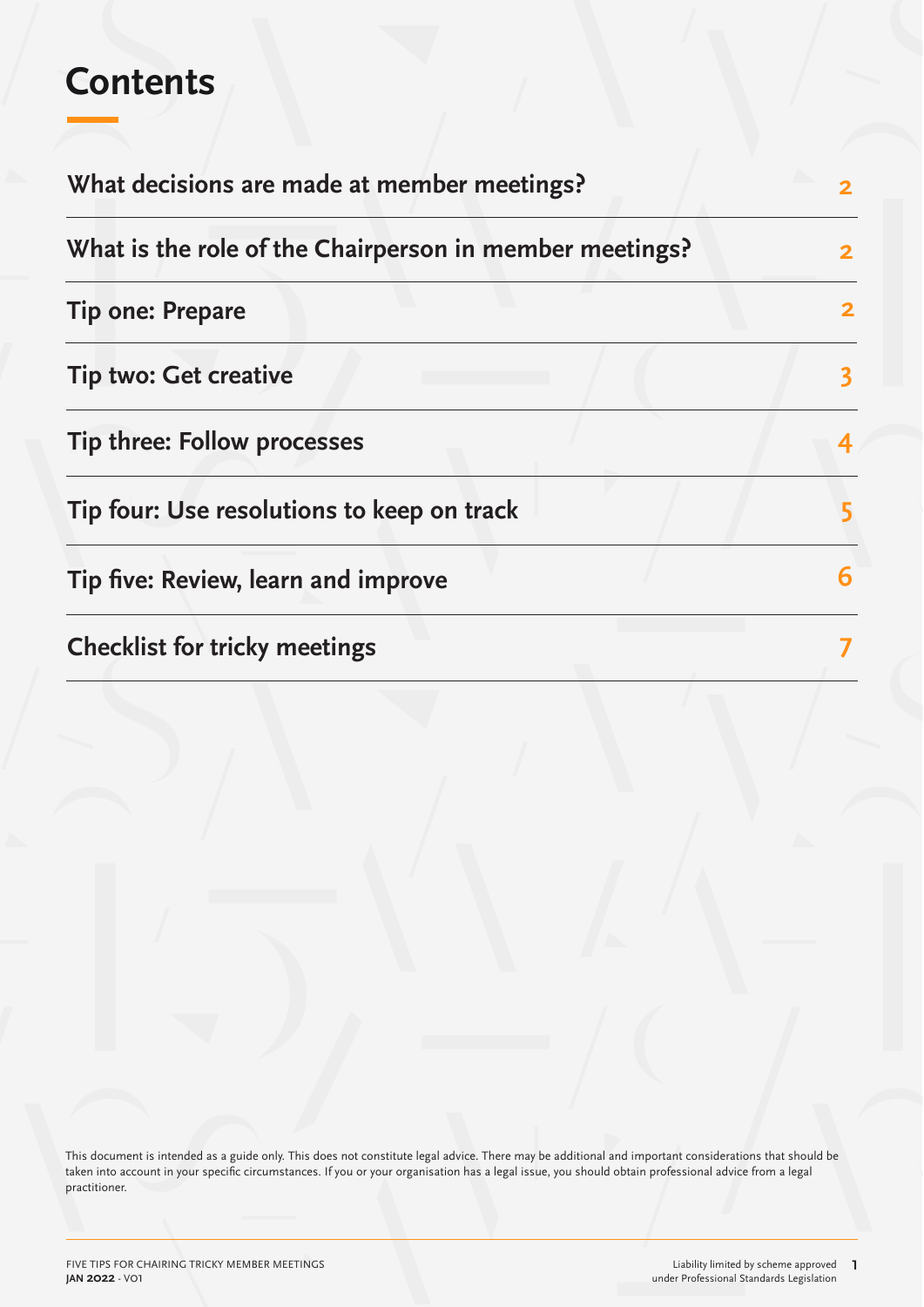### **What decisions are made at member meetings?**

- Important decisions about the corporation's business are taken either by the directors at a board meeting or a general meeting of the members.
- Directors manage the business of the corporation and may exercise powers on  $\bullet$ behalf of the corporation, except for those powers that can only be exercised through the members.
- Some decisions, such as the appointment of directors and approval of related party benefits, can only be made by the members.
- The business of an AGM usually includes consideration of the annual report (and  $\bullet$ financial or directors' report, if required), the election of directors and the appointment of the auditor (if required).

### **What is the role of the Chairperson in member meetings?**

- The Chairperson is responsible for allowing a reasonable opportunity for the  $\bullet$ members at an AGM to ask questions or make comments about the management of the corporation.<sup>1</sup> It is an offence not to do so.<sup>2</sup>
- The Chairperson also is the public face of the corporation, so assists with  $\bullet$ maintaining the corporation's values and upholding its reputation.
- In a meeting, the Chairperson needs to keep the meeting on track so that decisions  $\bullet$ are made properly and fairly.

## **Tip 1: Prepare**

Effective Chairpersons spend most of their time properly preparing for meetings.

- 1) Set a realistic agenda: Don't set the meeting up to fail by being too vague with the meeting purpose, or, by filling the agenda with too many items.
- Setup the meeting properly: Be purposeful about where things will be, including microphones and speakers and where the directors will sit. **2**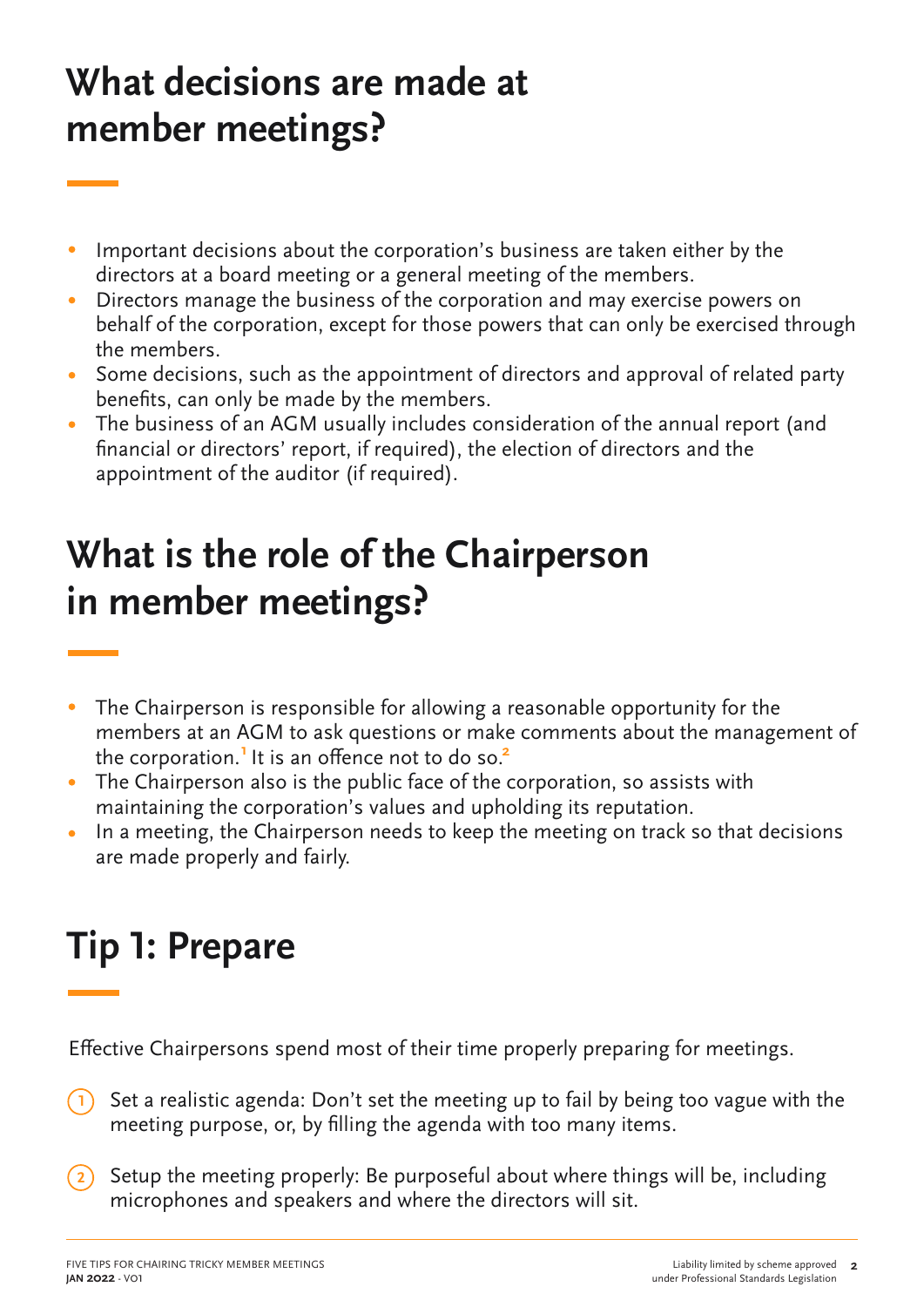- Draft clear materials: Be clear and use simple words. Make sure messages are clear and use diagrams and flow charts to explain complex structures or processes. **3**
- Promote member convenience and comfort: Make sure urns are warm and seats are comfy. **4**
- **5** Plan meals and breaks: Healthy members, who have appropriate sugar levels, are happy members.
- Minimise risks of distractions: Where families usually attend, reduce the stress on parents and grandparents, aunties and uncles by ensuring kids are well entertained. **6**
- Meeting venues and times: Choose the venue and times wisely, where you have options. **7**
- Test technology: Before the meeting starts, make sure you have tested all **8** technology, including projectors, microphones and speakers and video cameras.

1. Corporations (Aboriginal and Torres Strait Islander) Act 2006 (Cth) s 204-1 ('CATSI Act') s 201-165(1). 2. CATSI Act (n 1) s 201-165(2).

## **Tip 2: Get creative**

Exceptional Chairpersons find creative ways to engage with members.

- 1) Pre-meeting sessions: If you're expecting a particularly tricky topic, invest time in pre-meeting sessions. These could be as informal as a 'drop-in session' or more formal and targeted small-group sessions.
- Foster enthusiasm: Members can grow tired of meetings and repetition. Break it up **2** by offering lucky door prizes, or screen a brief movie in between agenda items.
- Get people moving: When heads start dropping, and where appropriate, get people to stand or stretch, or move to different seats. **3**
- Questions in a hat: Instead of the standard question and answer format, you can **4**ask members to write down questions on a topic and draw some questions out of the hat to use as talking points.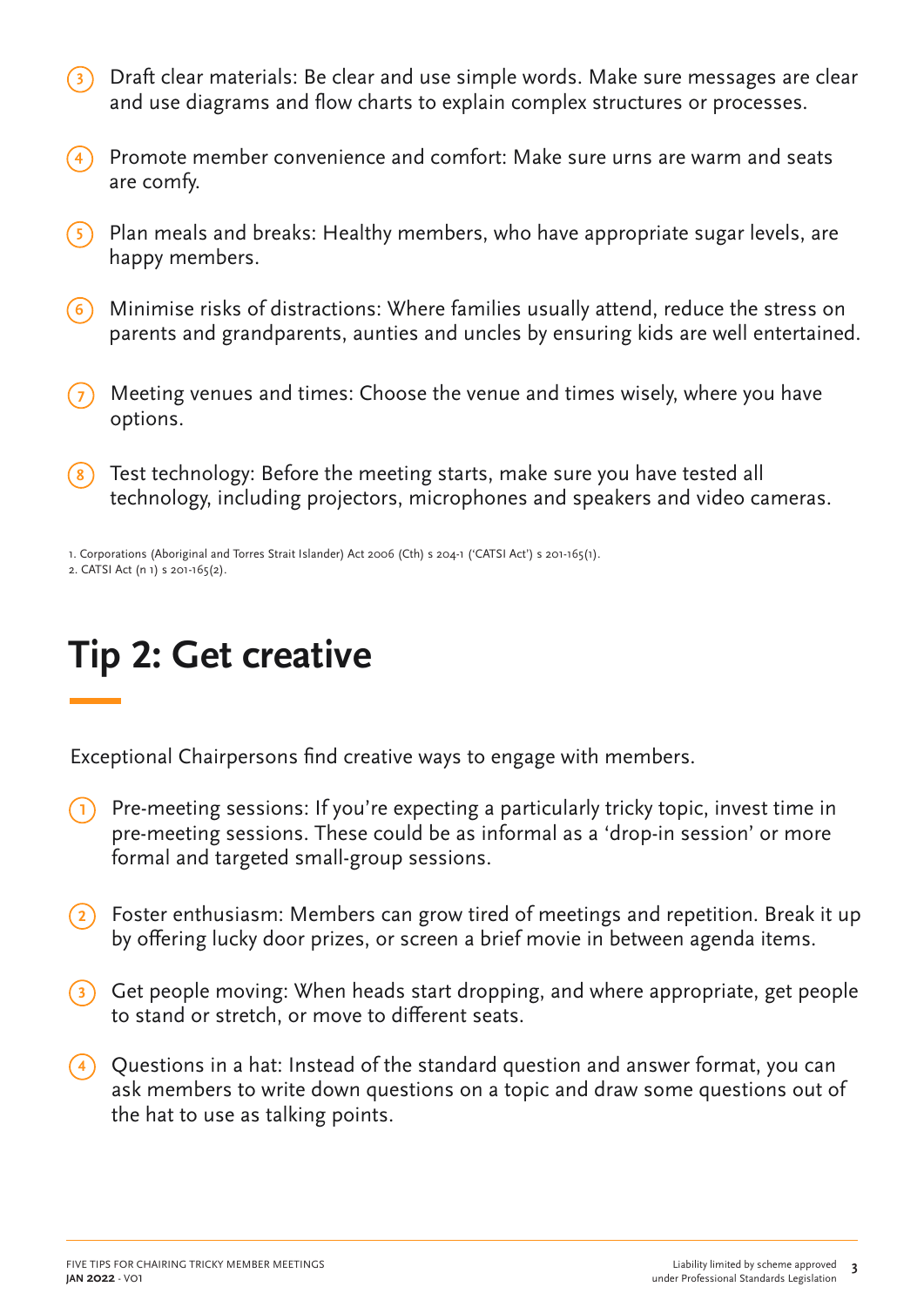- Voting processes: Be open to, consistent with relevant rules, voting processes that **5** suit that particular decision. Is a secret ballot required, and if so, what process will be the easiest for members to follow? If there is a need, consider independent scrutineers to promote fairness in voting processes.
- Presentation of information: Avoid long speeches, where possible. Work with presenters to find other ways to present information, like models or role plays. **6**
- Accessing further information: Make sure further information is available, or can be **7** provided later. For members who have access to technology, use that technology, like secure virtual information portals.

#### **Tip 3: Follow processes**

Chairpersons can use processes to reduce the risks of disputes and promote effective communication.

- Code of conduct: Design and seek member approval for a code of conduct that **1** shows the standards of behaviour. The code should also explain processes like speaking through the Chairperson. The Chairperson must model that behaviour at all times.
- Allocate agenda item for questions: Chairpersons should consider allocating specific time for questions. Avoid accusations of oppressive conduct by embracing questions during those times. **2**
- Listen, acknowledge, reframe and summarise: Chairpersons should demonstrate these hallmark qualities of effective communication. This builds rapport and demonstrates the respect for your members. **3**
- Be decisive: Where matters are not relevant to current discussion, ask members for their support to maintain course. This can be put as being a sign of respect to all members by making good use of their time. **4**
- **5** Note comments in minutes: Chairpersons can demonstrate that member sentiment is heard by expressly requesting that the minutes note a member (or member's) comment or recommendation.

Liability limited by scheme approved **<sup>4</sup>** under Professional Standards Legislation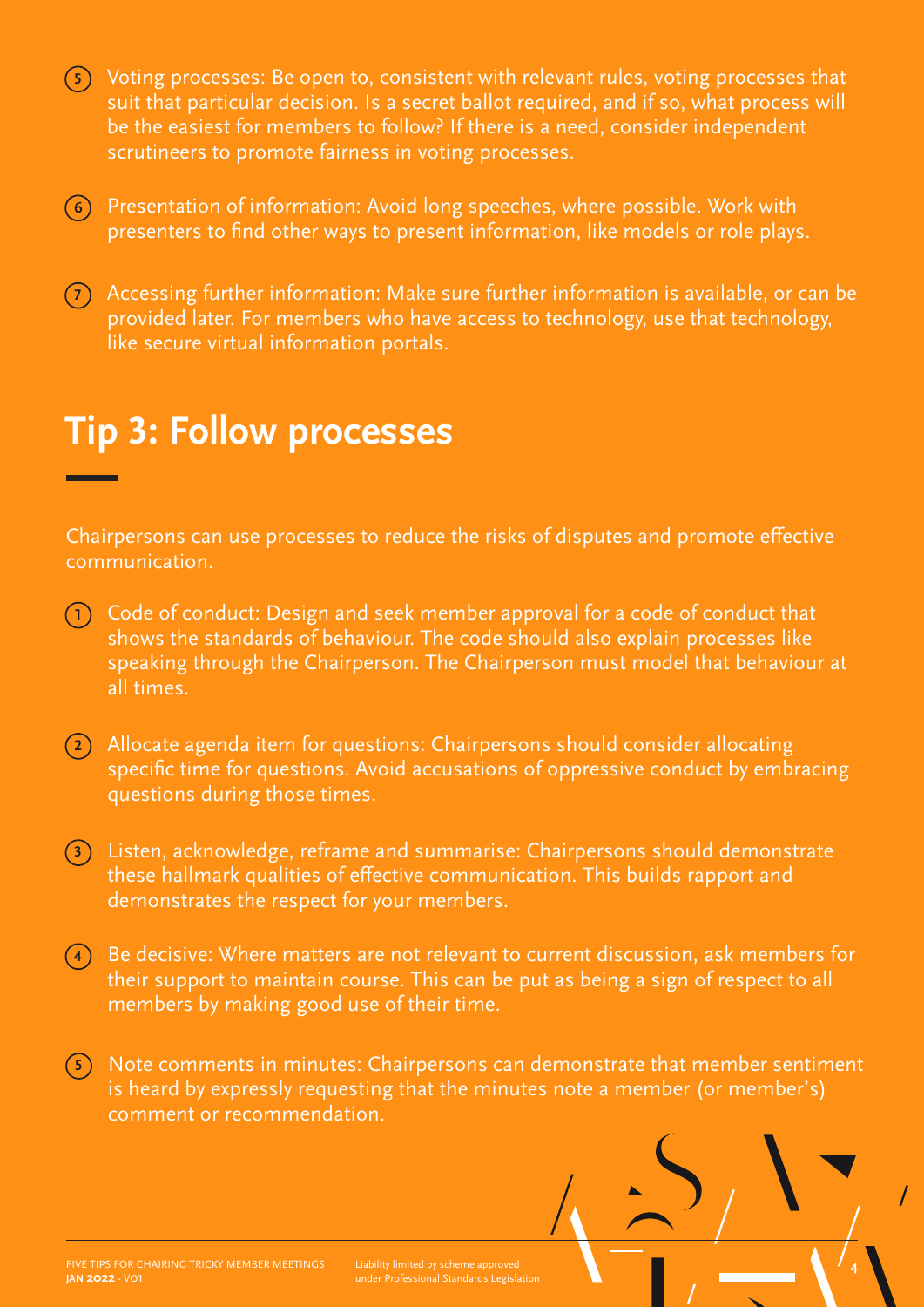- Parking lot: Use a parking lot to record items raised by members that are not relevant to a particular matter, but should be noted as an item for further discussion if time allows. **6**
- Consider having separate discussions: If a faction or dissenting minority is disrupt-**7** ing a meeting, consider approaching them to offer a separate session to listen to their concerns.
- 8) Reduce the length of meetings: Avoid lag by combining resolutions, provided they remain clear and certain.

#### **Tip 4: Use resolutions to keep on track**

Chairpersons can also use resolutions and other techniques to keep the meeting on track and bring finality to discussion. This will help promote decision making, even for contentious issues.

- Consider whether to reply: For some items, they can be taken as a comment that is **1** noted. Chairpersons aren't obliged to reply or answer a question where it would not be in the interests of the corporation. This technique should be weighed against the risk of alienation of a member.
- Control time and amount of discussion: Chairpersons can set the number of mem-**2** bers to speak or limit time allowed for questions. Be mindful that you may be perceived to be favouring some members over others, so promote a fair spread of members who are permitted to speak.
- Keep debate to the topic: Chairpersons should attempt to have debate on the issue **3** at once, rather than allowing questions on topics already discussed or to be discussed later. It is reasonable for a Chairperson to refuse to take questions before or after the topic is debated.
- Conclude debate: Once there has been sufficient discussion, it is appropriate for the Chairperson to announce and end to that discussion. This takes experience and be careful not to end debate too early. That would risk oppressive conduct. For Chairpersons with less familiarity with members, you can seek member approval to close the debate by a show of hands. **4**

**5** Liability limited by scheme approved under Professional Standards Legislation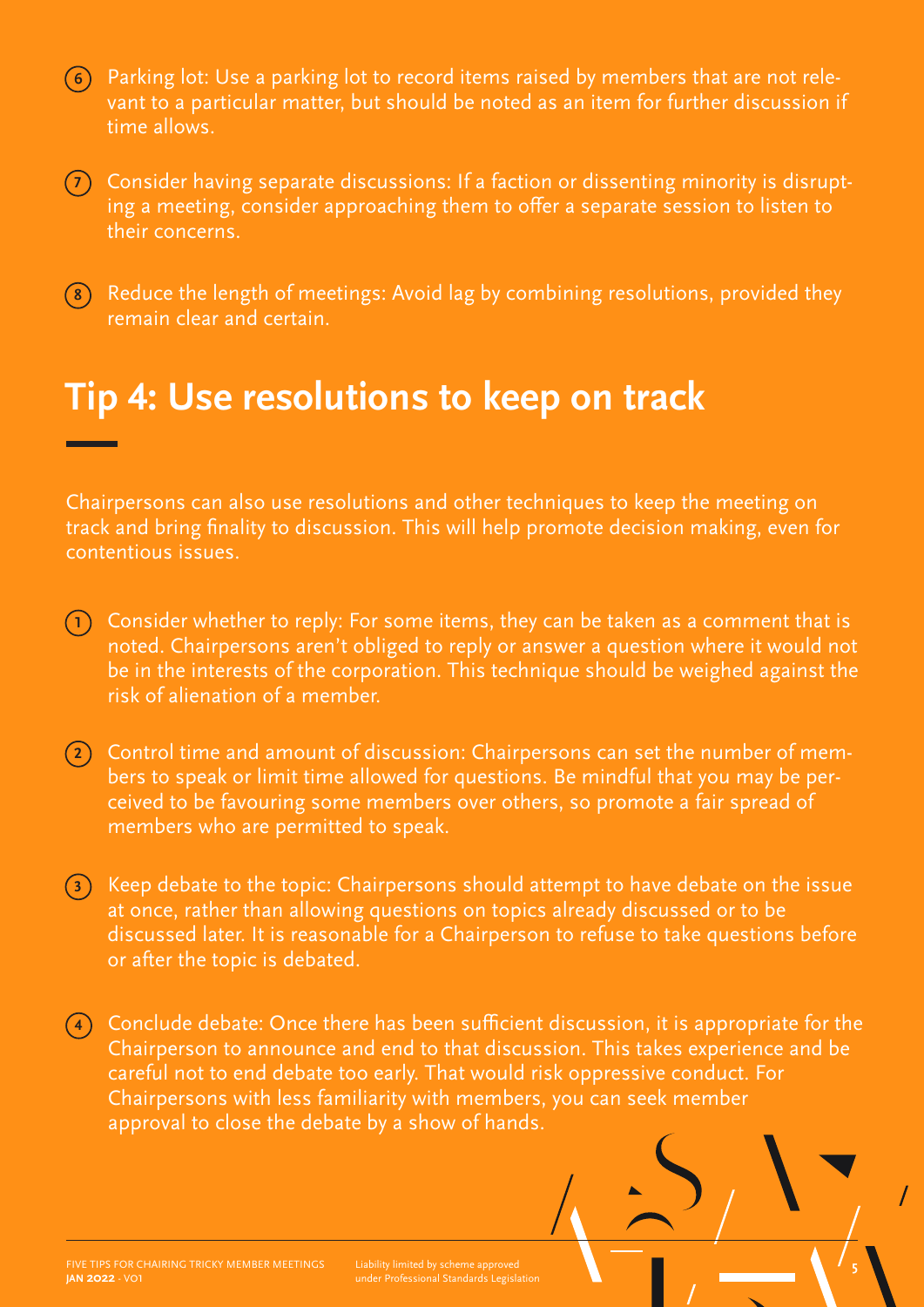- Use agenda item adjournments: Chairpersons can have brief adjournments to **5** de-escalate situations. These can be great opportunities for separate meetings and also asking troublemakers to voluntarily leave and not return.
- Remove members: Following fair warnings and reminders of the code of conduct, the Chairperson can ask if a troublemaker to voluntarily leave a member, or ask for security to remove them. It is the right and obligation of Chairperson to preserve order. This should be a matter of last resort. **6**
- Use simple resolutions to move through the agenda: The Chairperson can ask **7** members to consider, and members can move, resolutions to preserve order. For example, a closure motion (moving to close discussion), a motion to move to the next item, a motion to adjourn the debate, a motion to 'lay on the table' (to move on from a trivial or unimportant issue), a motion to refer back for fresh consideration (to a committee or the board, to seek or on the provision of further information) can all be used to keep the meeting going. Keep these resolution simple, like a show of hands.

#### **Tip 5: Review, learn and improve**

Corporations should continually review the performance of its board, including the Chairperson's management of a member meeting.

- Be open to improvement: Show members that you are personally committed to **1** improving. Demonstrate leadership and commitment to professional development.
- Express vulnerability: You're not perfect, and no Chairperson is. Be transparent **2** about difficulty of the role and what you are doing to improve.
- **3** Seek feedback: Use feedback sessions or brief surveys to invite member feedback. Show integrity by respecting that feedback.
- Performance review: Consider having an independent observer watch you chair a **4** meeting. They can provide practical insights for how you can further improve.
- **5** Training: No-one is born as an effective Chairperson. These specialist skills are learned. Good boards promote training for the Chairperson to help them prepare for tricky meetings.

Liability limited by scheme approved **6** under Professional Standards Legislation